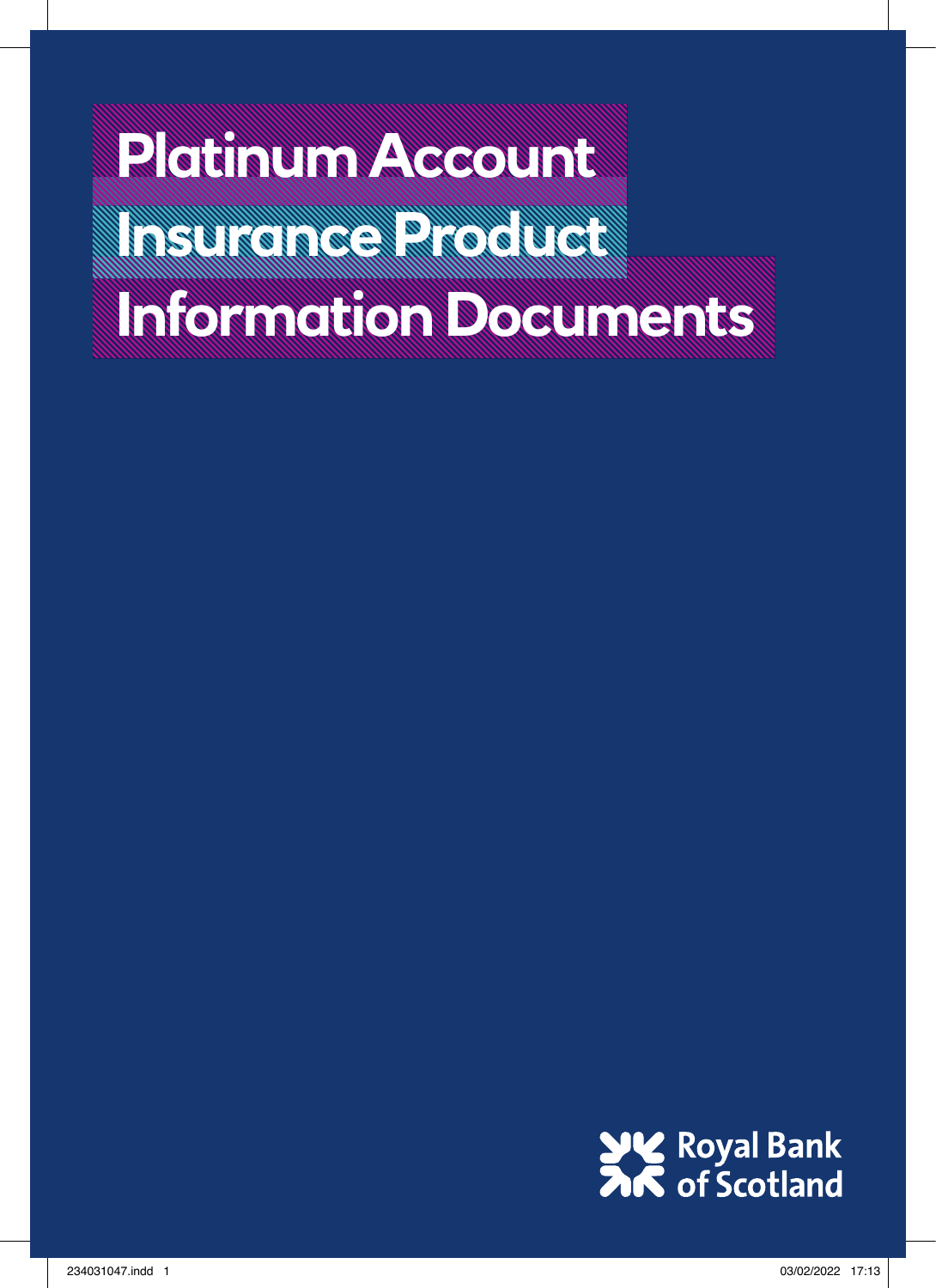Throughout this Insurance Product Information Document, "Platinum Account" refers to Select Platinum Accounts and Reward Platinum accounts.

The Platinum Account comes with a range of insurance policies that could cover you, your family and much more.

#### **Platinum Insurance**

**Important Information – Please review the Insurance Product Information Documents in this booklet to ensure our policies fully meet your needs and the cover is right for you.**

Please read this document carefully. This document does not form part of a contract between us.

For full details of cover, including terms and conditions, please refer to the Platinum Benefit Terms and Platinum Travel Insurance Terms documents.

#### **Total Price to be Paid**

There is no separate charge for these insurance policies. The monthly account fee for the Platinum account is inclusive of Insurance Premium Tax, where applicable, at the current rate.

The monthly account fee will not be adjusted if you do not use the insurance products.

#### **Tax**

Benefits under the account are free of all personal taxes under current law, but this may change in the future. Other taxes may exist that are not paid via the underwriting Insurer and/or Royal Bank of Scotland Plc or imposed by them or us.

#### **Communications**

This document and all future communications with you will be in English.

#### **Complaints**

If you need to make a complaint, please refer to the Platinum Benefit Terms and Platinum Travel Insurance Terms documents on how you can do this.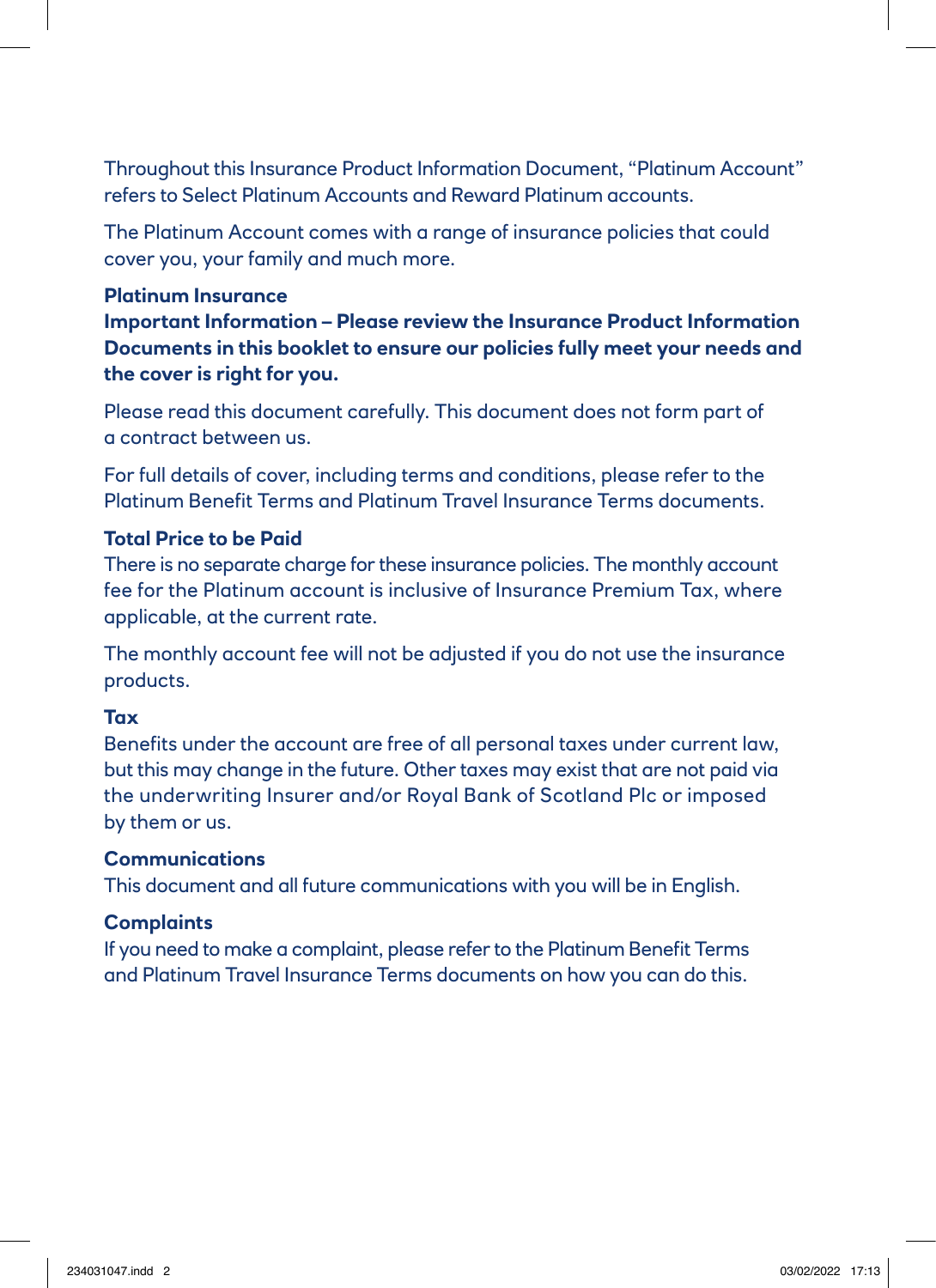# **Contents**

| <b>Insurance Product Information Documents</b> |  |
|------------------------------------------------|--|
| <b>Travel Insurance</b>                        |  |

| <b>Mobile Phone Insurance</b> |  |
|-------------------------------|--|
| <b>Breakdown Cover</b>        |  |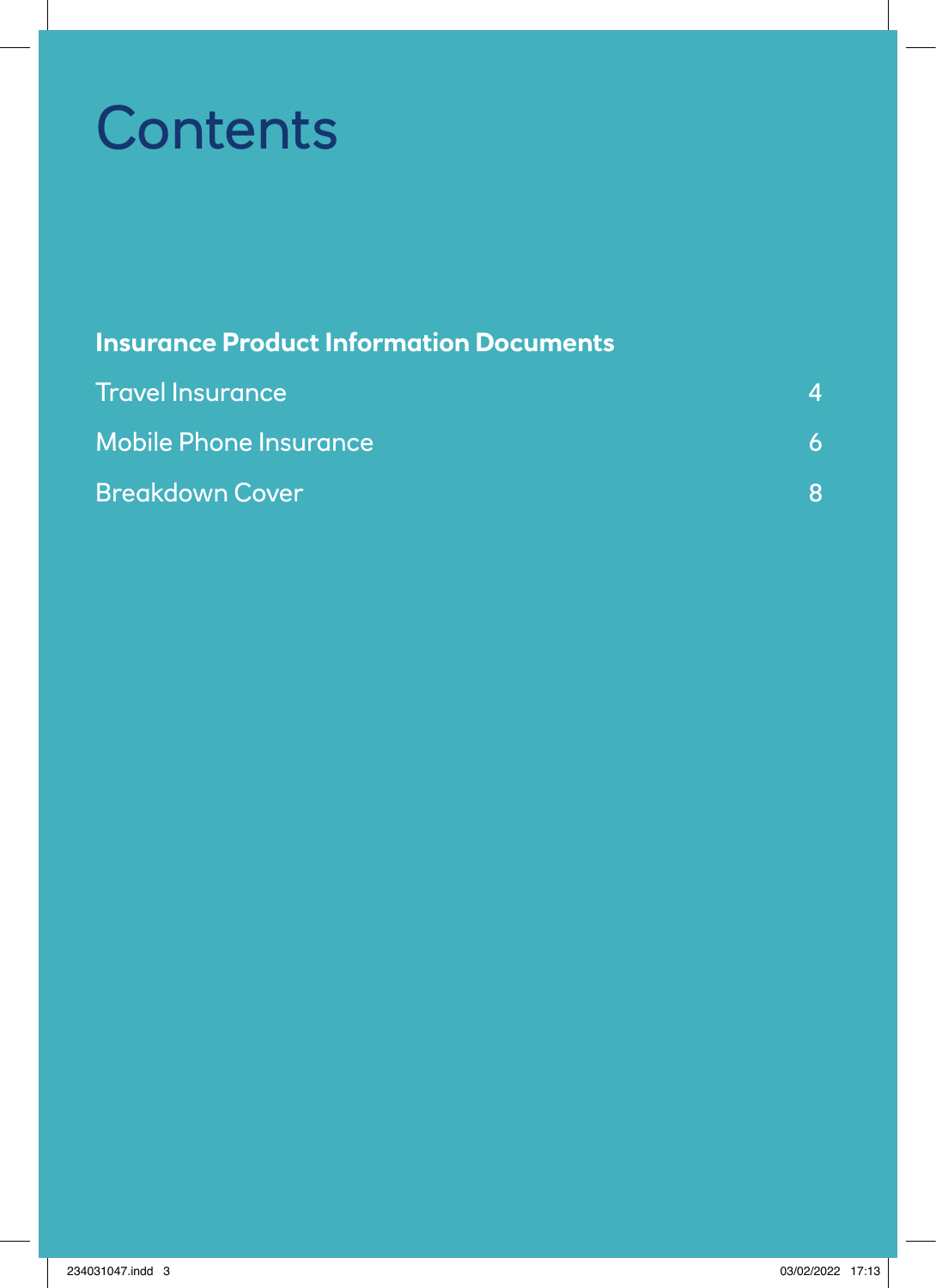### **Travel Insurance**

#### **Insurance Product Information Document Company: U K Insurance Limited Product: Platinum Account Travel Insurance**

Registered Insurance Undertaking in England and Wales

Authorised by the Prudential Regulation Authority and regulated by the Financial Conduct Authority and the Prudential Regulation Authority under registration number 202810.

This is a summary of our insurance policy. You will find all the terms and conditions (along with other important information) online and in the Platinum Account Travel Insurance terms document. If you purchase optional upgrades or extensions to your cover from the insurer, details will be included in the documentation sent to you.

#### **What is this type of insurance?**

Platinum Worldwide Travel Insurance meets the demands and needs of those who want to make sure they have cover in place for unexpected events while on trips anywhere in the world, including within the UK.

This policy includes cover for emergency medical and travel expenses, cancellation or cutting short your journey, delayed or missed departures, lost, stolen or damaged belongings and personal liability cover.



All limits are per insured person unless otherwise stated Please note limitations and exclusions apply. See the policy terms and conditions for further information.

- Emergency medical expenses abroad including cover to bring you home up to £10,000,000
- ✓ Cancellation or cutting short your trip up to £2,500
- ✓ Delayed international departure up to £250
- ✓ Missed international departure up to £1,000
- ✓ Baggage cover up to £1,500 (£300 limit per single item £500 total valuables limit)
- ✓ Money cover up to £500 (£100 if aged under 17 years)
- ✓ Legal costs up to £50,000
- ✓ Personal accident cover of £25,000 for death (£2,000 if aged under 18 years) and £25,000 for total permanent disability
- Personal liability up to £2,000,000
- ✓ Obtaining emergency replacement travel documents up to £750
- ✓ Winter sports cover

Optional upgrades and extensions available to be purchased from the insurer

- Medical conditions cover is available for some preexisting medical conditions
- Age extension cover is only available for anyone aged 70 or older if an age extension upgrade is purchased
- Trip extension extend your cover beyond 31 days for longer trips
- Cancellation extension extend the amount of cover for cancellation for trips costing more than £5,000 per insured person
- Hazardous activities extend cover for some specialist activities
- Wedding Cover extend your cover to include wedding attire, rings, damaged wedding gifts and wedding photos and video recordings if lost, stolen or accidentally damaged

### What is not insured?

- **x** Any claim resulting from a pre-existing medical condition, unless you had already told us about the condition and we had agreed to cover it in writing
- **x** Any claim for cancelling or cutting short your trip because of a medical condition of a close relative or travelling companion who has been or is waiting for treatment as an in-patient, has been diagnosed with cancer or given a terminal prognosis in the last 12 months
- **x** Any claim for medical expenses when travelling against medical advice or specifically to get medical advice or treatment
- **x** Any costs or expenses that you can recover from elsewhere, such as the providers or booking agents for your trip, Air Travel Organiser's Licence (ATOL), or the issuer of the credit or debit card with which you booked the trip
- ✗ Any claim resulting from you not wanting to travel or enjoying your trip
- Any claim resulting from the failure of your travel provider
- **x** Any claim for compensation as a result of a travel delay
- **x** Any claim made as a result of you drinking so much alcohol that your judgment is seriously affected
- X Any claim for belongings where you have not taken steps to prevent loss
- ✗ Any trips to a country or areas where the Foreign, Commonwealth and Development Office has advised against 'all travel'
- ✗ Any claim made as a result of you putting yourself in needless danger
- ✗ Any claim where you don't report the loss and provide reasonable evidence you have done so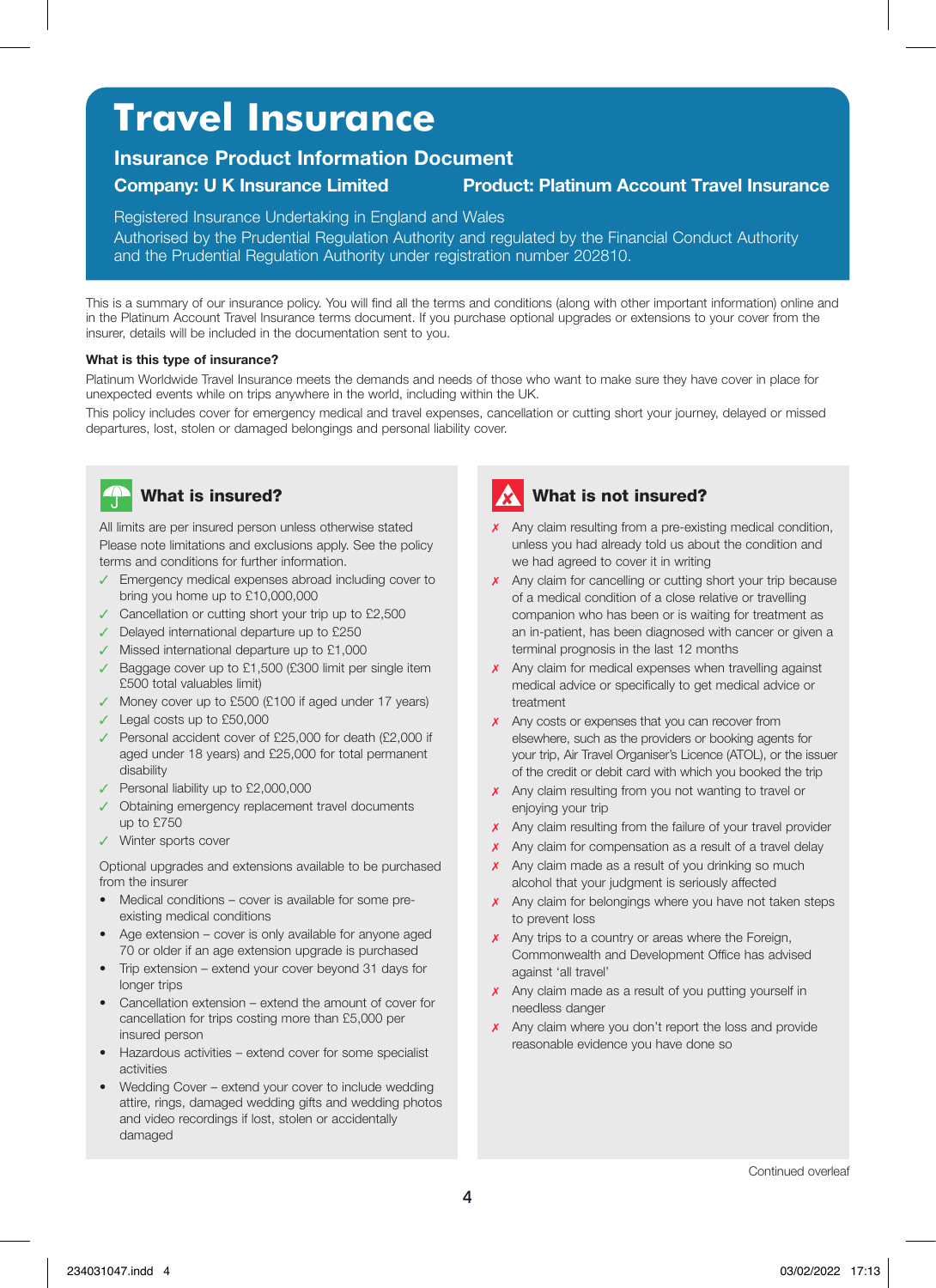#### **What is insured? (continued)**

- Golf Cover extend your cover for your golf equipment including replacement as well as trip cancellation and unused green fees
- Business cover extend your cover to include business equipment, equipment replacement and cover for when you are unable to attend your trips
- Guest cover extend cover to include a person (not partner or dependent child)

#### Are there any restrictions on cover?

- **!** You must be a resident in England, Scotland, Wales, Northern Ireland, the Channel Islands or the Isle of Man
- **!** Trips are limited to 31 days (unless you purchase a trip extension)
- **!** Dependent children must be under 18 at the start of the journey or under 23 if in full time education, living at the home address or with their other parent, and are unmarried and not entered into a civil partnership
- **!** Customers aged 70 or older must purchase an age extension in order to benefit from cover
- **!** UK trips must be for 3 or more consecutive days, staying at pre-booked accommodation
- **!** An excess may be payable and amounts may differ depending on the type of claim you make
- **!** Trips must start and end in the United Kingdom
- **!** We will not pay a claim where you no longer have a valid bank account under which you are entitled to receive the benefit of this policy
- **!** Trips started before opening your account are not covered by this policy

#### Where am I covered?

✓ You are covered for worldwide travel, including within the UK

#### What are my obligations?

- Check any documents are correct and ensure all information given to us is correct to the best of your knowledge
- Update us if there are changes to the information provided
- In the event of a claim you must inform us as soon as possible and you must give us any information and help we need

#### When and how do I pay?

The cost of this insurance is included in the monthly fee for your Platinum Account.

Additional payments for any optional upgrades or extensions you purchase from the insurer can be made by credit or debit card.

#### When does the cover start and end?

Cover will begin as soon as your Platinum Account is opened and will continue until the account is closed or you cease to be a UK resident– or until the cover as a benefit is removed in accordance with your account terms.

#### How do I cancel the contract?

The account holder can cancel this policy at any time by telling the insurer over the phone or in writing. However, this insurance is included as an integral benefit with your Platinum Account. You do not, therefore, pay a separate premium and would not receive any refund as a consequence of cancelling the policy.

Any optional upgrades or extensions that you have purchased can be cancelled by contacting the insurer within the 14 day cooling off period. A refund will only be given if a claim has not been made and you are within the cooling off period.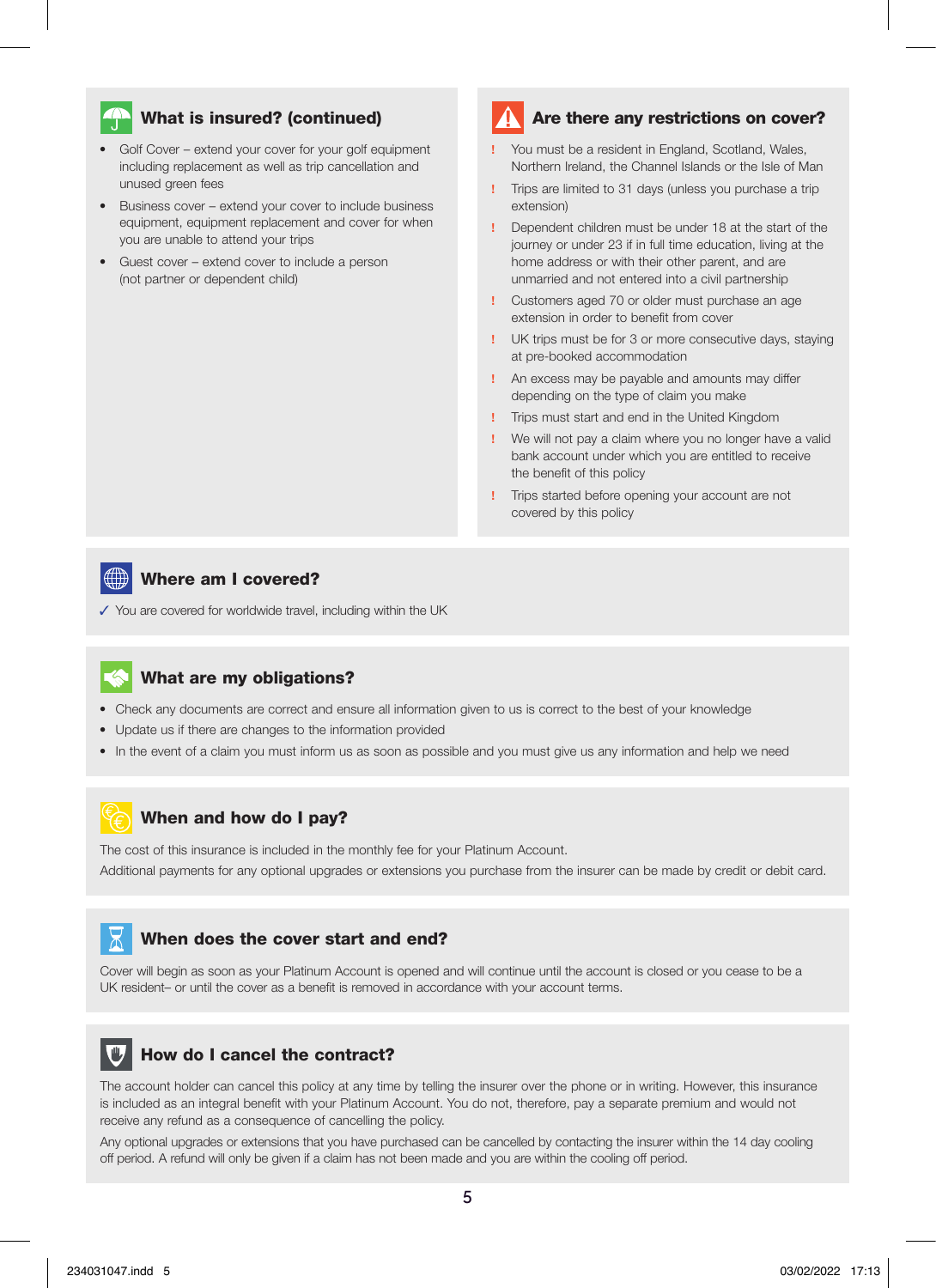## **Mobile Phone Insurance**

#### **Insurance Product Information Document**

**Company: American International Group UK Limited Product: Royal Bank of Scotland Platinum Account Mobile Phone Insurance**

**Administered by:** Brightstar Insurance Services, B.V. Registered in the Netherlands: Company number 8522597496. Registered office in the UK: 11 Old Jewry, London, EC2R 8DU. Authorised and regulated by the Financial Conduct Authority (FRN 610709)

**Underwritten by:** American International Group UK Limited. Registered in the UK (number 10737370). Authorised by the Prudential Regulation Authority and regulated by the Financial Conduct Authority and Prudential Regulation Authority (FRN 781109).

This is a summary of our insurance policy. You will find all the terms and conditions (along with other important information) online and in the RBS Platinum Account Benefit Terms document.

#### **What is this type of insurance?**

Platinum Mobile Phone Insurance is designed to offer protection in the event of unexpected incidents. It meets the needs of those who want to insure their mobile phone in the event of loss, theft, accidental damage and breakdown after the manufacturer's warranty has expired. We settle claims by replacing or, in certain circumstances, repairing your phone. Our replacement phones are refurbished in 'as new' condition using genuine manufacturer parts and include a 12-month warranty.

If you choose a repair option, any repairs will use genuine manufacturer or manufacturer quality parts and include a 24-month limited warranty provided by the repair agent.

#### What is insured?

The phone used on a daily basis by you or a joint account holder for:

- $J \cap$ ss
- ✓ Theft
- ✓ Damage
- ✓ Breakdown (after the manufacturer's warranty has expired)
- ✓ Standard accessories (such as case, charger, screen protector and/or memory card) that are lost, stolen or damaged at the same time as your phone, up to £250

#### What is not insured?

- ✗ Phones that are owned by your employer
- ✗ Phones with a screen size of 7 inches or greater (measured diagonally)
- X Theft or loss if you have deliberately put the phone at risk
- $\boldsymbol{X}$  Theft from an unattended vehicle unless the vehicle was locked and the phone was concealed from view in an enclosed storage compartment, such as boot, luggage space or glove box
- ✗ Cosmetic enhancements to your phone, such as plating or embellishment with precious metals, stones or crystals
- $\boldsymbol{\chi}$  Cosmetic damage to the surface of the phone such as scratches and dents, that don't affect how the phone works
- **X** Information stored on the phone such as photos, data, apps and music and/or the restoration of such data
- X Any costs you have to pay due to unauthorised use of your phone, including any loss due to use of mobile payment or banking apps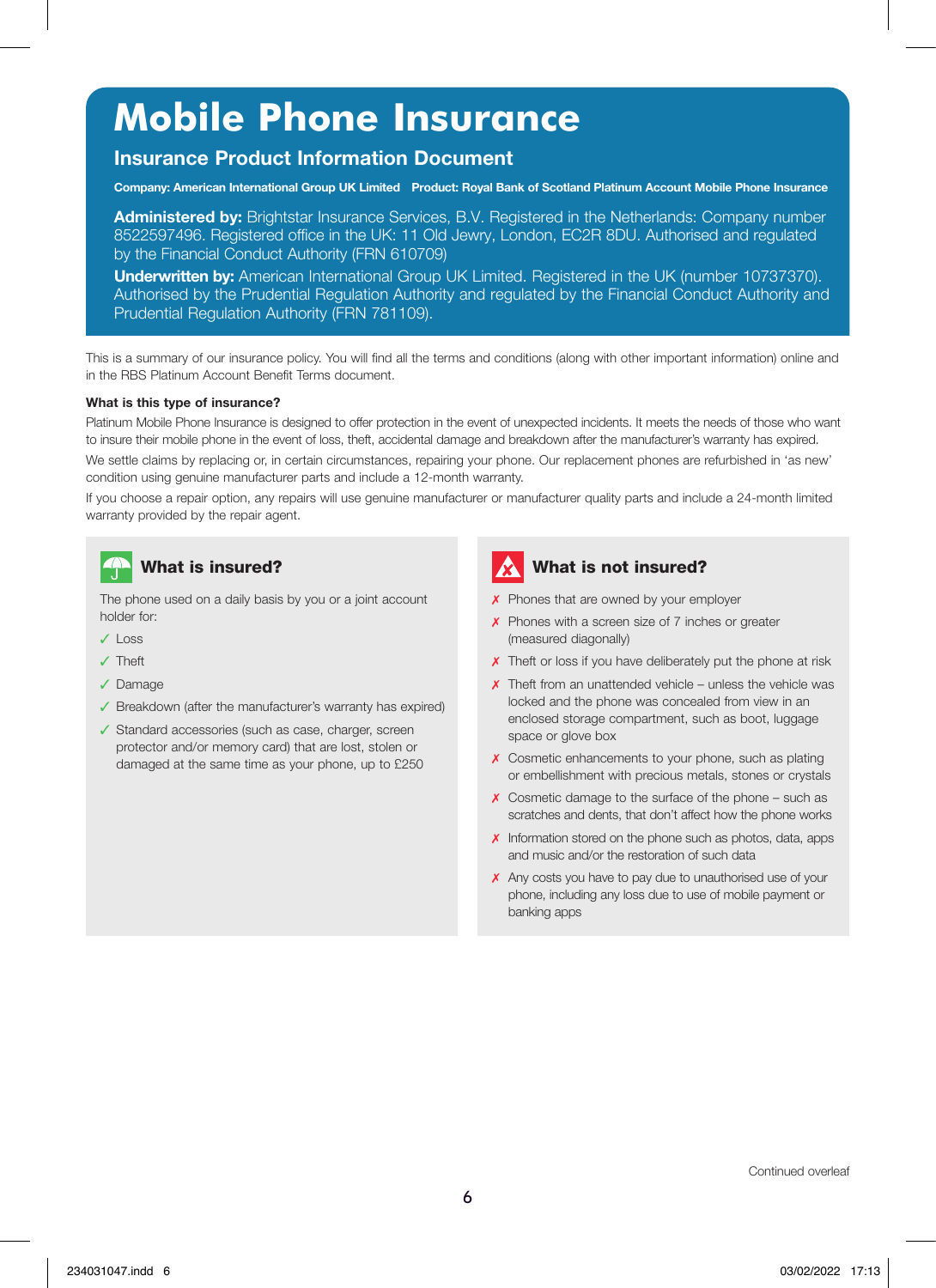#### Are there any restrictions on cover?

- **!** Only the phone you use on a daily basis is covered. This includes the phone used on a daily basis by a joint account holder
- **!** You won't be covered for phones used on a daily basis by family or friends – even if you pay the bill
- **!** A £100 excess applies when your phone is replaced
- **!** A £50 excess applies when the phone is repaired
- **!** You can't make more than two approved claims in any 12-month period – or if it is a joint account then each account holder can make two approved claims with a maximum of four per account
- **!** You must be a UK resident

#### $#$ Where am I covered?

✓ This policy will cover you anywhere in the world – but if you're abroad when you claim, we can only replace or repair your phone when you're back in the UK

#### What are my obligations?

- You must do what you can to prevent your phone from being stolen
- We may ask you to provide documents, receipts or other information to verify your claim
- All instances of loss or theft must be reported to the network provider as soon as is reasonably practicable after the event
- If your phone has been stolen, you must report it to the police and request a crime reference number
- We won't pay any claim where you do not provide the IMEI number or the IMEI number you provide is currently recorded as lost or stolen.
- If we replace your phone if it has been accidentally damaged or breaks down, it must be returned to Brightstar by handing it over when the replacement phone is delivered to you

#### When and how do I pay?

The cost of this insurance is included in the monthly fee for your Platinum Account.

#### When does the cover start and end?

Cover will begin as soon as your Platinum Account is opened and will continue until the account is closed or you cease to be a UK resident – or until RBS removes the cover as a benefit in accordance with your account terms.



#### How do I cancel the contract?

To cancel this insurance you'll need to close or downgrade your Platinum Account.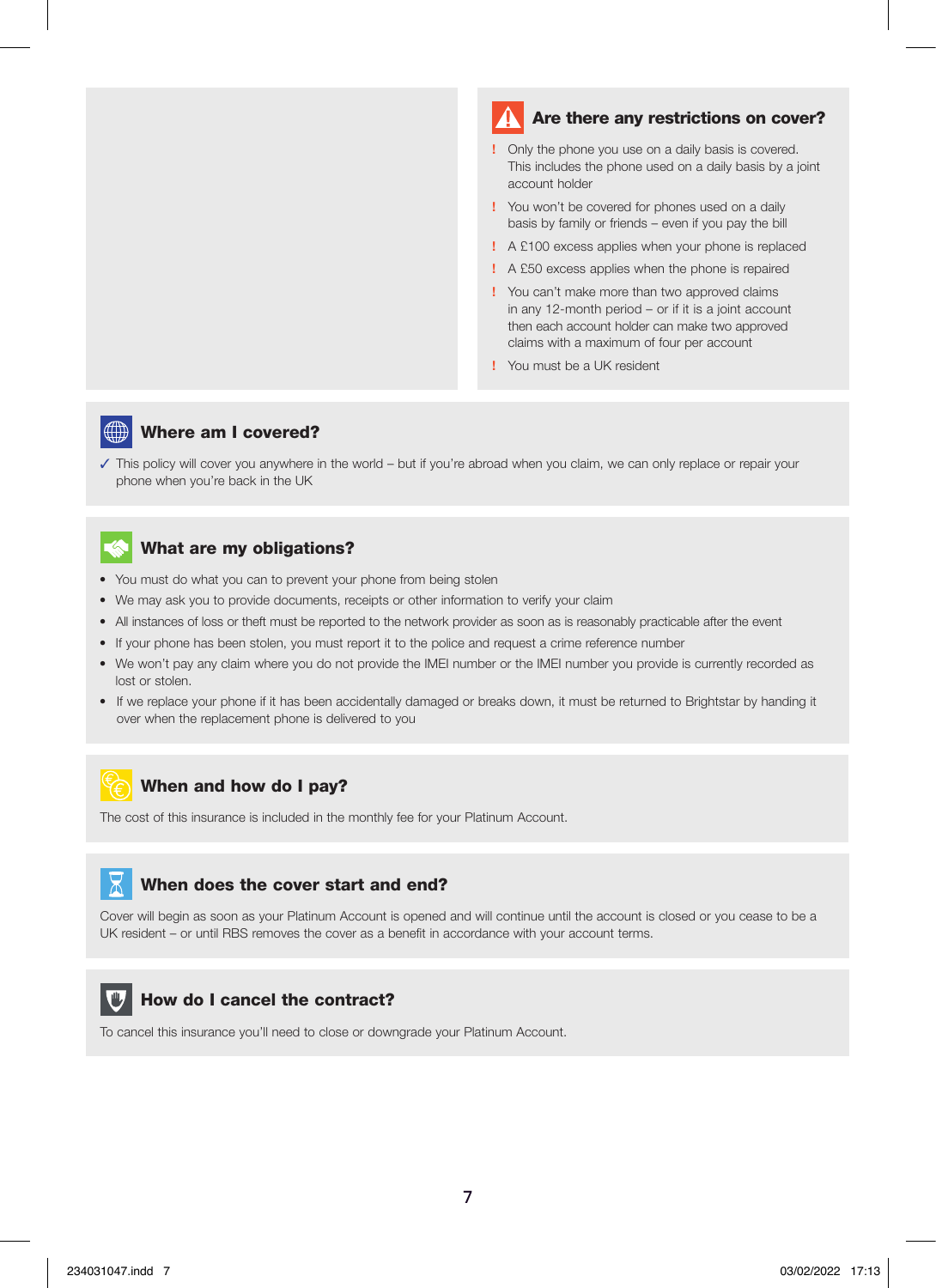## **Breakdown Cover**

#### **Insurance Product Information Document**

#### **Company: U K Insurance Limited Product: Royal Bank of Scotland Platinum Account Car Breakdown Policy**

Registered Insurance Undertaking in England and Wales

Authorised by the Prudential Regulation Authority and regulated by the Financial Conduct Authority and the Prudential Regulation Authority under registration number 202810.

This is a summary of our insurance policy. You will find all the terms and conditions (along with other important information) online and in the RBS Platinum Account Benefit Terms document.

#### **What is this type of insurance?**

Platinum Car breakdown cover meets the demands and needs of those who wish to ensure that they have assistance if their vehicle breaks down.

The cover provides help anywhere in the UK including long distance recovery to your Home or a suitable repairer where necessary.

### What is insured?

- ✓ You are covered for breakdowns anywhere in the UK,
- day or night
- ✓ Cover at your home address
- ✓ Cover to drain fuel from your car following a mis-fuel
- ✓ No call out charges
- ✓ Vehicle and passengers recovered to preferred destination in the UK
- ✓ Choice of hire car/cost of alternative transport/ overnight accommodation
- ✓ Cost of single standard rail fare to collect your car
- ✓ You are covered in any privately registered vehicle you travel in
- ✓ Your policy also covers any vehicle you own which is kept and registered at home

#### What is not insured?

- ✗ Faults that you previously called us out for that haven't been fixed
- X Damage to the vehicle caused by putting wrong fuel in
- ✗ Costs not immediately to do with getting your car on the road such as loss of earnings
- ✗ Costs incurred where you didn't contact us when you broke down
- X If your car fails to meet any legal requirements and driving laws that apply
- ✗ Vehicles used for transporting fare paying passengers or carry goods for commercial purposes
- X Costs once the vehicle has been transported to a garage or repairer
- X Breakdowns where we can't get to the vehicle or where it's being used for motor racing, off road driving, rallies, track days, duration or speed tests

#### Are there any restrictions on cover?

- **!** Maximum of 5 call outs in a 12 month period
- **!** If we can't fix your vehicle on the same day instead of national recovery you have the choice of:
- Hire car for up to 48 hours while your vehicle's being fixed, up to a hire value of £100; OR
- Alternative transport up to £100; OR
- Overnight accommodation up to £150 per person and up to £500 per breakdown including cost of breakfast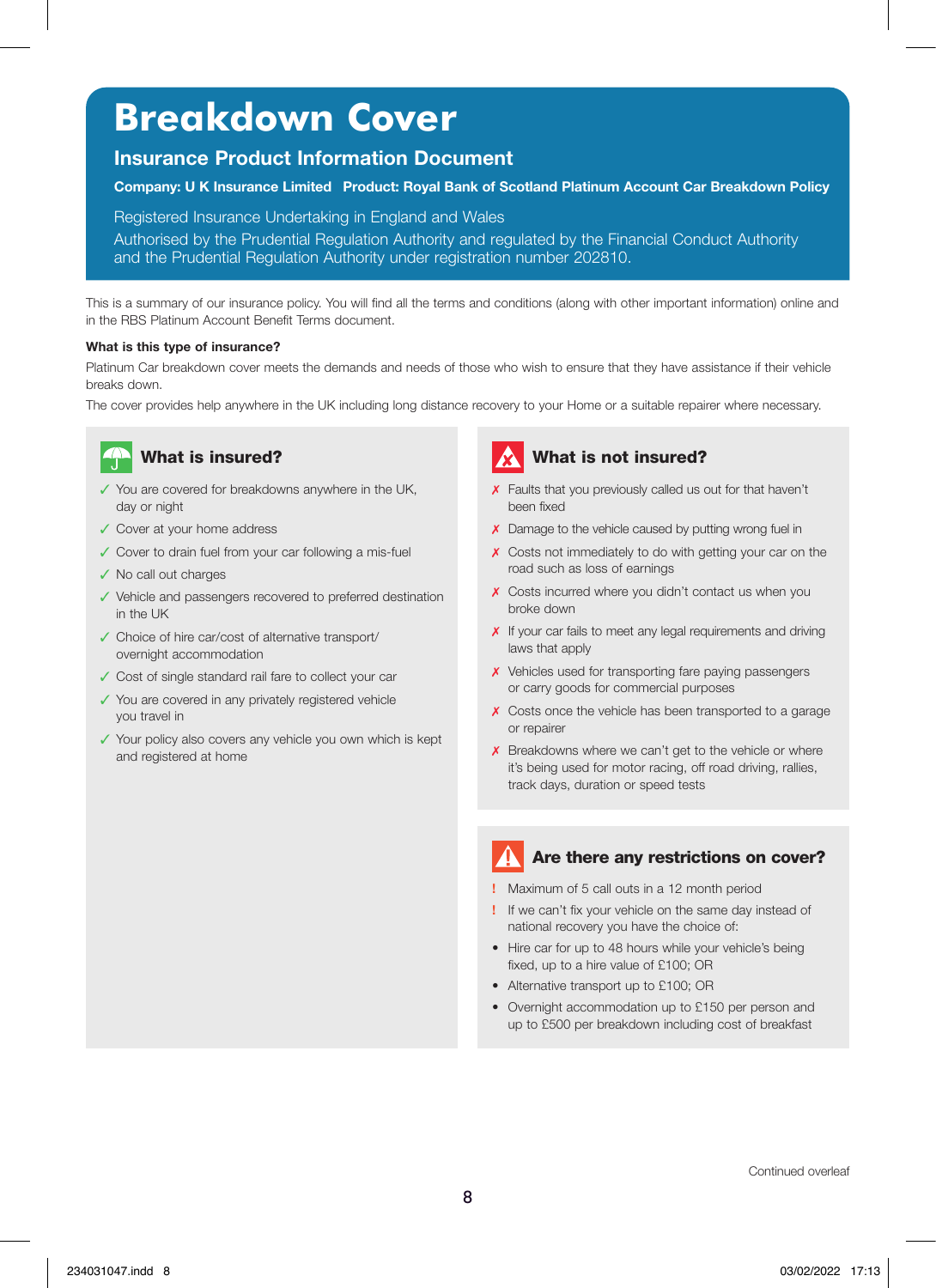

#### Where am I covered?

- ✓ You are covered in the United Kingdom
- ✓ If a resident of the Channel Islands you are covered there

#### What are my obligations?

- Check all documents are correct and ensure all information given to us is correct to the best of your knowledge
- Update us if there are changes to the information provided
- In the event of a claim you must inform us as soon as possible and you must give us any information and help we need

#### When and how do I pay?

The cost of this insurance is included in the monthly fee for your Platinum Account.

### $\mathcal{R}$

#### When does the cover start and end?

Cover will begin as soon as your Platinum Account is opened and will continue until the account is closed or you cease to be a UK resident – or until RBS removes the cover as a benefit in accordance with your account terms.



#### How do I cancel the contract?

To cancel this insurance you'll need to close or downgrade your Platinum Account. To close or downgrade your account, call RBS on 0345 609 0456.